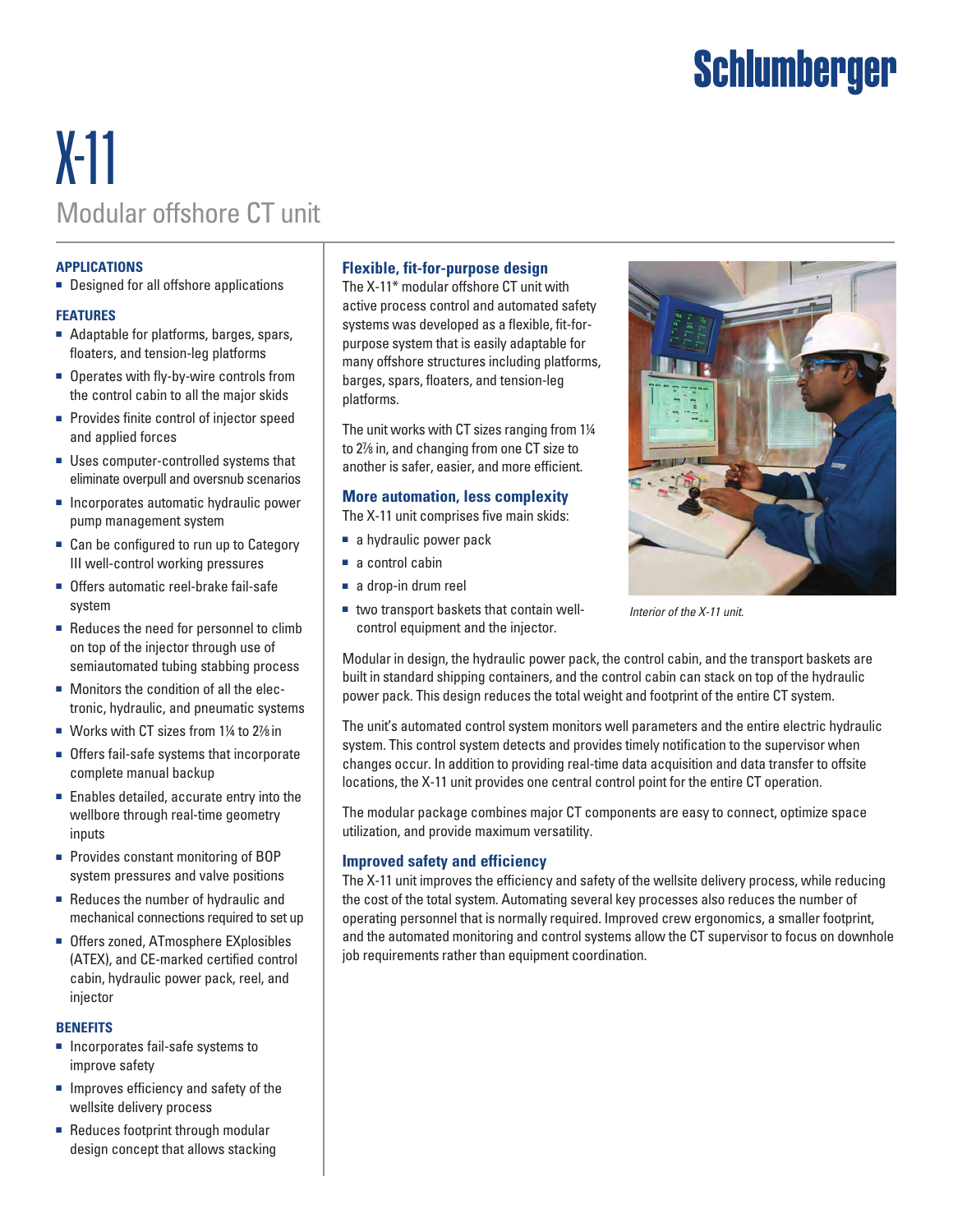#### **General Specifications**

Operating temperatures –4 degF [-20 degC] to 118 degF [48 degC]

| <b>Hydraulic Power Pack</b>           |                                                                                             |
|---------------------------------------|---------------------------------------------------------------------------------------------|
| Engine                                | 340-hp Caterpillar® C9 Tier III engine                                                      |
| Engine emergency shutdown system      | Emergency air intake shutdown, automatic engine overspeed shutdown,<br>gas detector sensors |
| Hydraulic pump                        | 250-hp triple-stack gear pump                                                               |
| Hydraulic circuits                    | Semiclosed loop, with 3,000-psi [20.68-MPa] and 5,000-psi [34.48-MPa] circuits              |
| Accumulators                          | Three 15 galUS [0.057 m <sup>3</sup> ]                                                      |
| Diesel tank                           | 150 galUS [0.57 m <sup>3</sup> ]                                                            |
| Hydraulic tank                        | 150 galUS [0.57 m <sup>3</sup> ]                                                            |
| Length $\times$ width $\times$ height | 10 ft $\times$ 8 ft $\times$ 8.5 ft [3.05 m $\times$ 2.44 m $\times$ 2.59 m]                |
| Weight                                | 25,000 lbm [11,339.8 kg]                                                                    |
| Lifting certification                 | $DNV^{\dagger}$ 2 7 1                                                                       |
| Certification                         | ATEX <sup>‡</sup> , CE marked, Zone II compliant                                            |

| <b>Control Cabin</b> |  |
|----------------------|--|
|----------------------|--|

| Cabin                                     | Pressure purged                                                              |  |  |
|-------------------------------------------|------------------------------------------------------------------------------|--|--|
| Controls                                  | Process-controlled system                                                    |  |  |
| Data acquisition                          | CoilCAT <sup>*</sup> coiled tubing computer-aided treatment                  |  |  |
| External monitoring (video camera system) | Remote spooling, stripper, two others as required                            |  |  |
| Climate control                           | 30,000-Btu cooling system                                                    |  |  |
| External view                             | $270^\circ$ view                                                             |  |  |
| Length $\times$ width $\times$ height     | 10 ft $\times$ 8 ft $\times$ 8.5 ft [3.05 m $\times$ 2.44 m $\times$ 2.59 m] |  |  |
| Weight                                    | 15,000 lbm [6,803.9 kg]                                                      |  |  |
| Lifting certification                     | DNV 2.7.1                                                                    |  |  |
| Certification                             | ATEX, CE marked, Zone II compliant                                           |  |  |
| .                                         |                                                                              |  |  |

† Det Norske Veritas

‡ ATmosphere EXplosibles



*X-11 in offshore Malaysia.*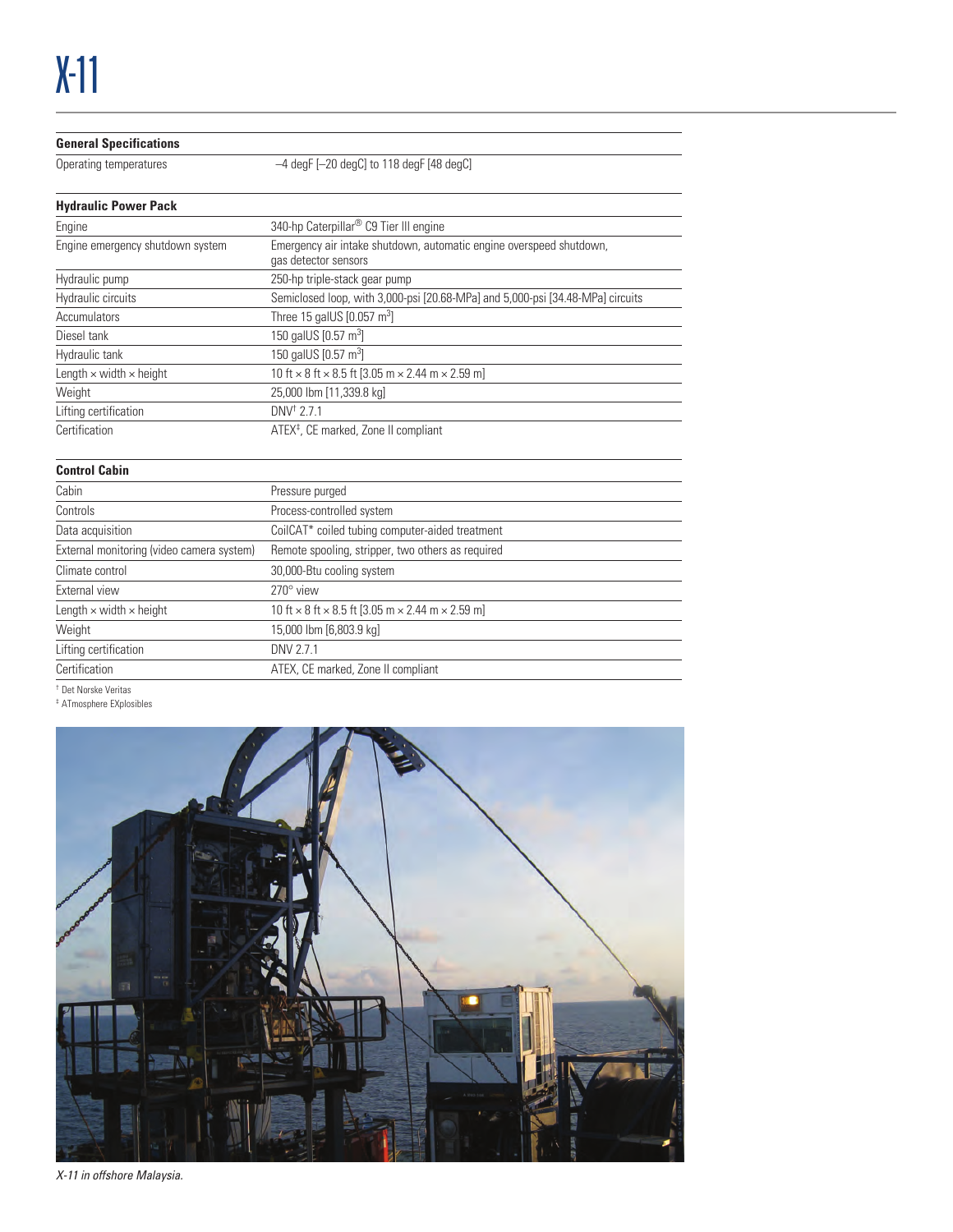### **Drop-In Drum Reel System** Loading **Example 2018** From top and front of power stand Levelwind **Floating arm type suitable for all tubing sizes**, automated electronic overhydraulic spooling control Drive system **Chain** drive Reel swivel **15,000-psi [103.42-MPa]** rated Circulating pressure transducer **Integral type with double isolation valve manifold** Pig launcher Yes Ball-dropping ability Yes Tubing monitoring CT inspection device for wall thickness and ovality Tubing lubrication (external) Tubing 1 and the Muslim Automatic lubrication with applicator on levelwind, 5-galUS tank capacity Tubing lubrication (internal for corrosion mitigation) Self-contained system Safety equipment **Fall arrester**, work platforms as required for levelwind access

| <b>Tubing Spool Specifications</b>                            |                               |                    |                                                                                     |                              |  |
|---------------------------------------------------------------|-------------------------------|--------------------|-------------------------------------------------------------------------------------|------------------------------|--|
| Flange outside diameter                                       | Core diameter                 | Width              | Tubing capacity                                                                     | With 95% spooling efficiency |  |
|                                                               |                               |                    | $1\%$ in                                                                            | 37,800 ft [11,521.4 m]       |  |
| 142 in                                                        | $80$ in<br>$[2.03 \text{ m}]$ | 68.5 in            | $1\frac{1}{2}$ in                                                                   | 26,700 ft [8,138.2 m]        |  |
| $[3.61 \text{ m}]$                                            |                               | $[1.74 \text{ m}]$ | $1\frac{3}{4}$ in                                                                   | 19,800 ft [6,035.1 m]        |  |
|                                                               |                               |                    | $2$ in                                                                              | 14,600 ft [4,450.1 m]        |  |
| Flange outside diameter                                       | Core diameter                 | Width              | Tubing capacity                                                                     | With 95% spooling efficiency |  |
|                                                               |                               |                    | $1\frac{1}{4}$ in                                                                   | 41,300 ft [12,588.2 m]       |  |
| 142 in<br>$70$ in<br>$[3.61 \text{ m}]$<br>$[1.78 \text{ m}]$ | 68.5 in                       | $1\frac{1}{2}$ in  | 28,500 ft [8,686.8 m]                                                               |                              |  |
|                                                               |                               | $[1.74 \text{ m}]$ | $1\frac{3}{4}$ in                                                                   | 21,800 ft [6,644.6 m]        |  |
|                                                               |                               |                    | $2$ in                                                                              | na <sup>†</sup>              |  |
| Length $\times$ width $\times$ height                         |                               |                    | 13.83 ft $\times$ 8.5 ft $\times$ 12.25 ft [4.22 m $\times$ 2.59 m $\times$ 3.73 m] |                              |  |
| Weight with empty spool                                       |                               |                    | 19,500 lbm [8,845.1 kg]                                                             |                              |  |
| Weight of empty spool                                         |                               |                    | 5,700 lbm [2,585.5 kg]                                                              |                              |  |
| Skid, max. gross weight with tubing full of fluid             |                               |                    | 100,000 lbm [45,359.3 kg]                                                           |                              |  |
| Lifting certification                                         |                               |                    | DNV 2.7.1                                                                           |                              |  |
| Certification                                                 |                               |                    | ATEX, CE marked, Zone II compliant                                                  |                              |  |

#### **Injector Specifications**

| HR 560 configuration  | 60,000 lbf pull, 26,000 lbf snub [266,893 N pull, 115,654 N snub]    |
|-----------------------|----------------------------------------------------------------------|
| HR 580 configuration  | 80,000 lbf pull, 40,000 lbf snub [355,858 N pull, 177,929 N snub]    |
| HR 5100 configuration | 100,000 lbf pull, 50,000 lbf snub [444,822 N pull, 222,411 N snub]   |
| <b>Hydraulics</b>     | 5,000-psi [34.48-MPa] circuit with condition monitoring systems      |
| Depth system          | Universal tubing length monitor mounted below the injector chains    |
|                       | 72-in [1.83-m] gooseneck with overload protection system, set up for |
| Gooseneck             | 1¼-in [3.175-cm] to 2//8-in [7.303-cm] CT                            |
|                       | 100-in [2.54-m] gooseneck with overload protection system,           |
|                       | set up for 1¼-in [3.175-cm] to 21⁄8-in [7.303-cm] CT                 |
| Condition monitoring  | Metallic chip detection and temperature sensors                      |
| Safety system         | Fall arrester system                                                 |
| Lifting certification | DNV 2.7.1                                                            |
| Certification         | ATEX, CE marked, Zone I compliant                                    |